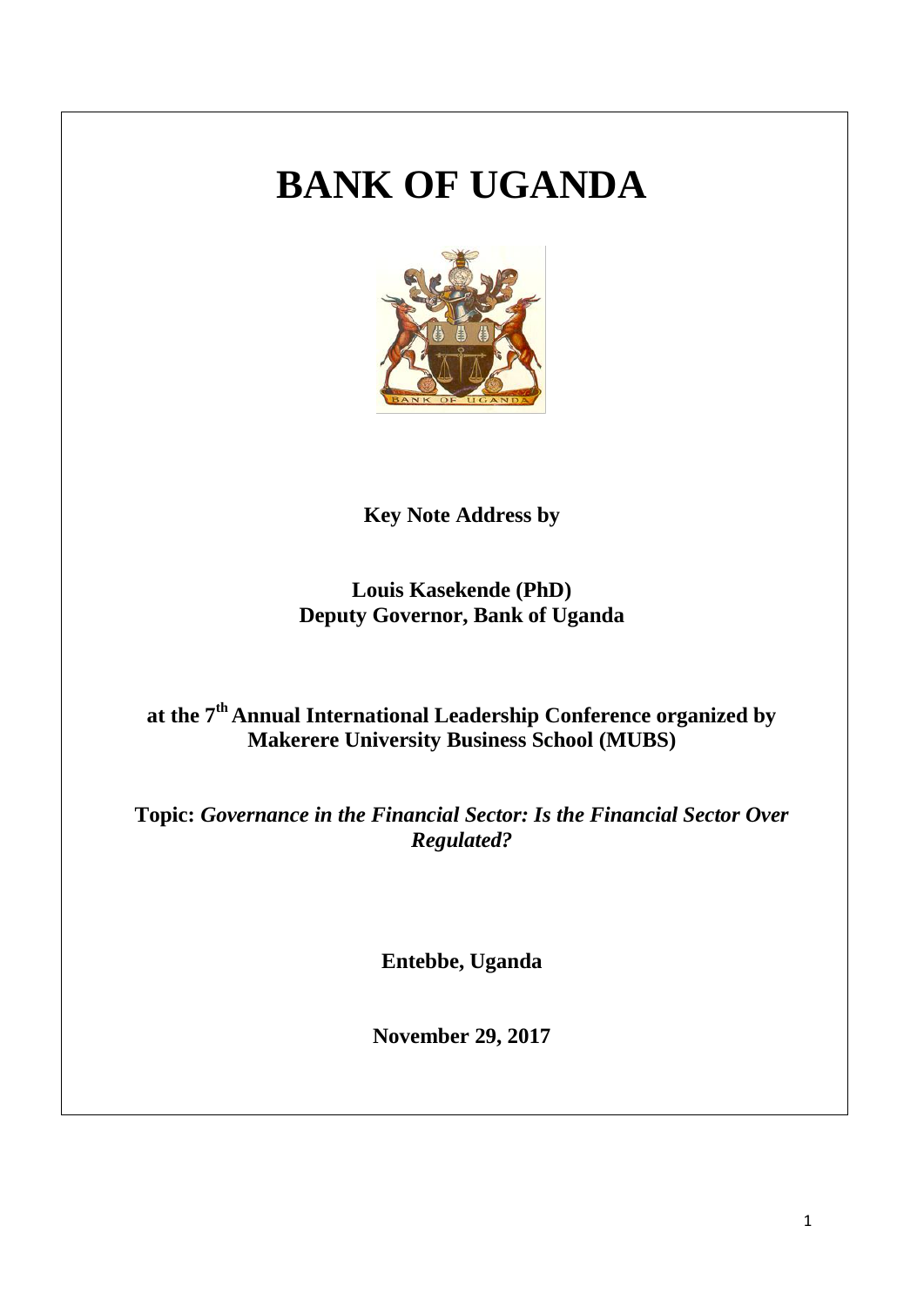Heads of Regulatory bodies within Uganda's financial sector, The Principal, Makerere University Business School (MUBS) Invited Guests, Ladies and Gentlemen,

# Good morning.

I would like to begin by commending the Makerere University Business School for organising this International Leadership Conference and by thanking the Principal of the Business School, Prof. Balunywa, for inviting me to give a keynote address. The theme of my address this morning is financial regulation. I want to explore the objectives and the economic rationale for regulating the financial sector. I will then address the question of whether the financial sector is over regulated in Uganda.

#### **What is the rationale for regulation of the financial sector?**

Throughout the world, in both developed and developing countries, the financial sector is one of the most heavily regulated sectors of the economy. Many types of financial institutions are subject to a raft of regulations, such as capital requirements, restrictions on their business activities and financial disclosure requirements which are not applied to most other types of business.

For the most part, non-financial sector businesses, such as manufacturing, construction or agriculture, are subject to health and safety standards to protect their employees and some minimum product standards to protect their customers. However, apart from that, the governance of their business activities is left to the market and is not subject to regulation by a public agency. Why is the financial sector different?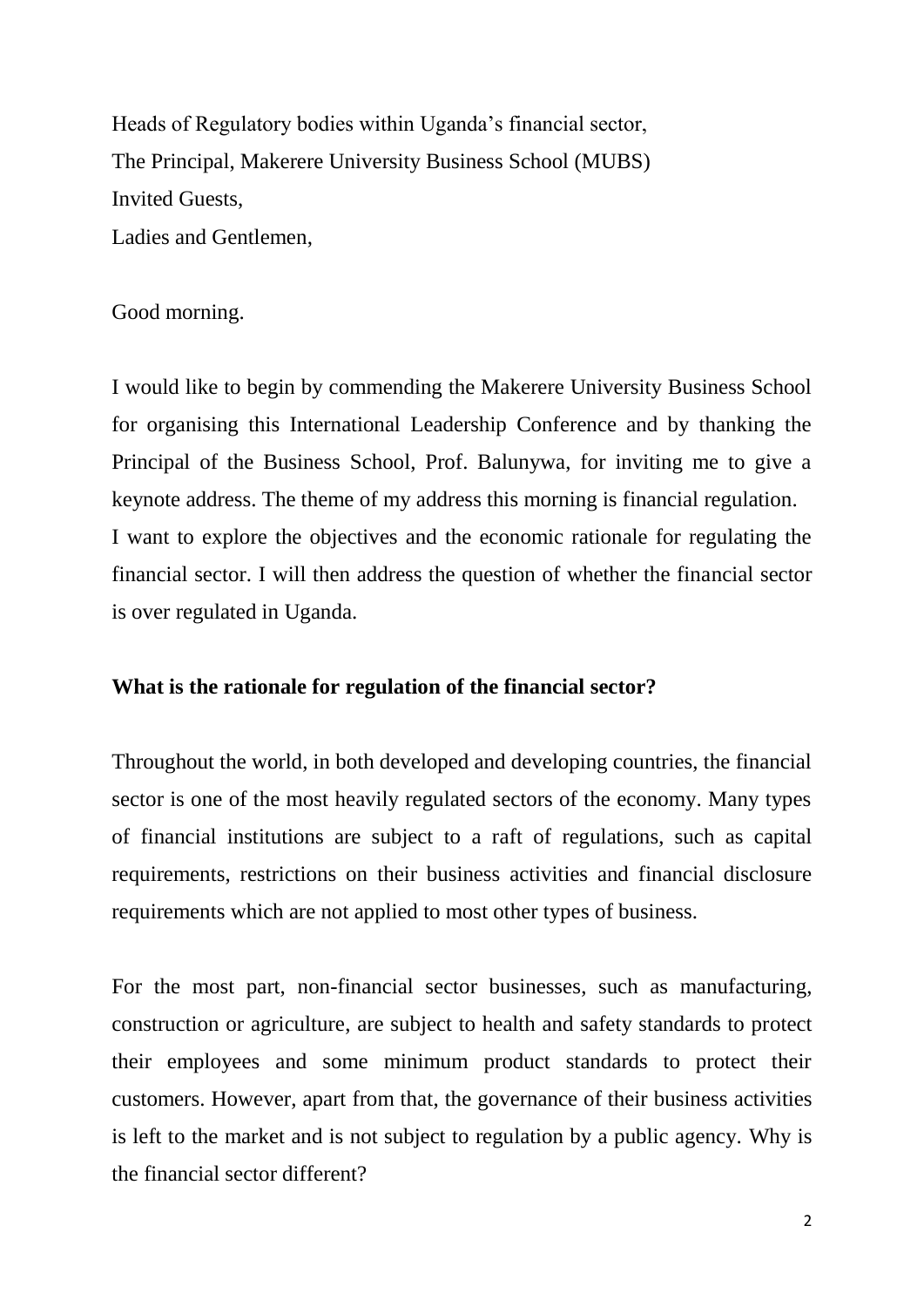There are two fundamental reasons why the financial sector is much more highly regulated than other sectors of the economy: leverage and information. The combination of high levels of leverage in financial institutions and informational imperfections provide a prudential rationale for financial sector regulation which is not relevant for non-financial sector businesses.

Many types of financial institutions are highly leveraged; their borrowings – their debt liabilities – are a multiple of their capital, in contrast to most nonfinancial sector businesses. The Ugandan business sector as a whole has equity and reserves which are almost as large as its debt liabilities.<sup>1</sup> In contrast, the Ugandan banking industry has debt liabilities (mainly deposits) which are almost five times larger than its equity and reserves. This means that if a bank fails, the consequences in terms of losses to its creditors are likely to be much greater than would be the case if a non-financial business were to fail. Furthermore, the creditors of a bank are mostly the general public who have deposited their savings in the bank, whereas the creditors of a non-financial business are mostly other types of businesses, including financial institutions. Hence the social consequences of a bank failure are much more serious than those of a non-financial business.

The pioneering research of economists such as Joseph Stiglitz into the economics of information has shown that financial markets are characterised by problems of information - what economists refer to as imperfect or asymmetric information – which prevent purely market determined outcomes being optimal for all participants in these markets. In essence, these problems arise because financial assets, such as loans, deposits and equity, are claims which will be realised at some point in the future, and the future is inherently uncertain. Therefore, the value of financial assets is also inherently uncertain.

 1 See the Uganda Business Inquiry, 2009/10, table 2.13, page 25.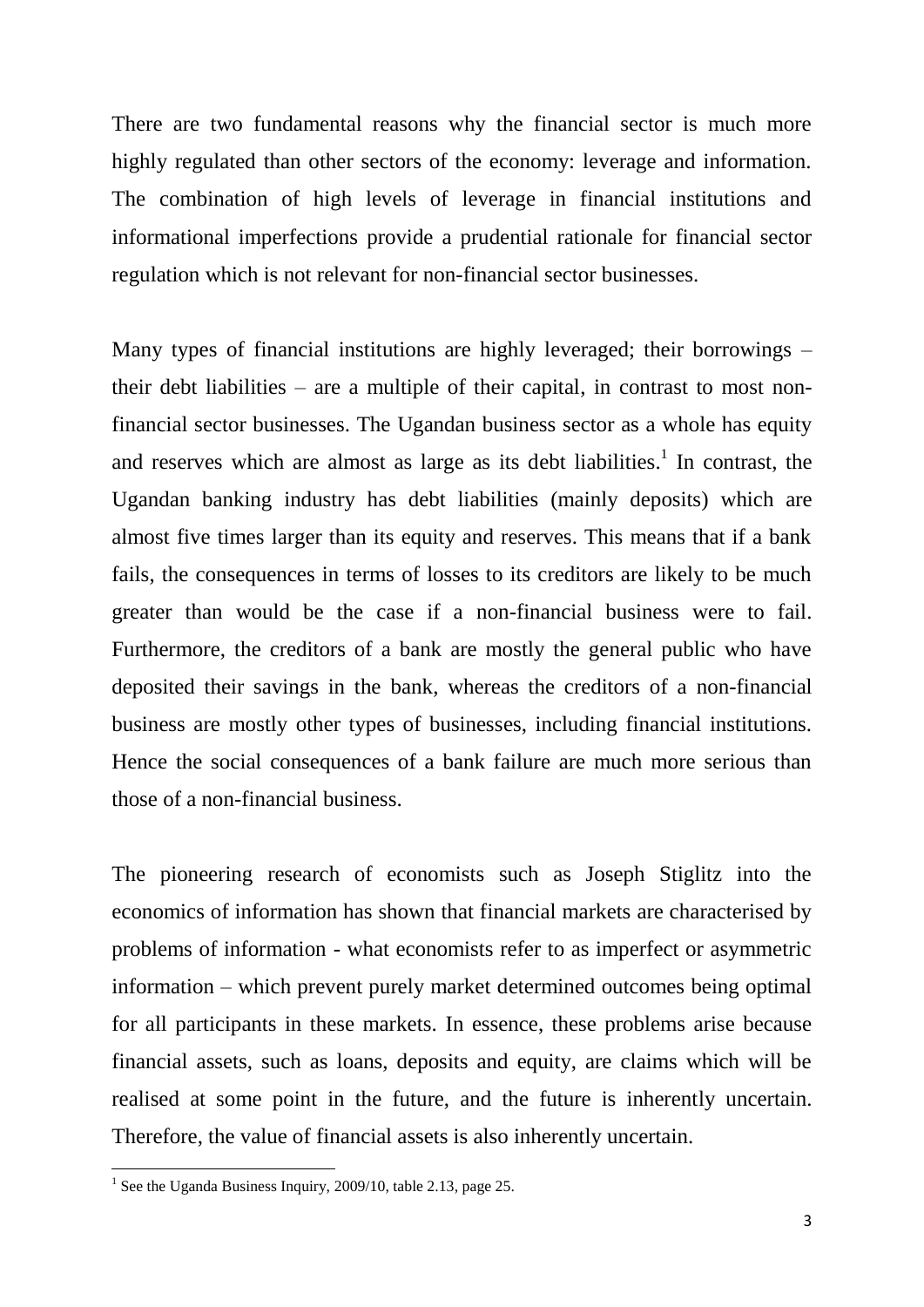However, information is not equally distributed among all market participants. The insiders who control financial institutions – their controlling shareholders and managers – usually have access to better information about the factors which will influence the value of financial assets than do the creditors, mainly depositors, of these institutions. As such, there is an informational asymmetry. Informational asymmetries also occur in equity markets; the owners and managers of firms which issue equity on stock markets have more information about the future financial prospects of their firm than do the investors who buy equity on the stock markets.

Asymmetric information offers opportunities for the owners and managers of financial institutions to exploit their informational advantage at the expense of their depositors. High leverage exacerbates the incentives on financial institutions to exploit informational asymmetries, because in highly leveraged financial institutions the upside rewards of high risk investment strategies accrue to the owners of these institutions, whereas the downside risk is borne by their creditors.

Consequently an unregulated financial system will contain incentives for excessive risk taking, at the expense of creditors such as depositors and of the stability of the financial system. This is not because the owners and managers of financial institutions are inherently crooked or incompetent, but because their interests are not aligned with those of the creditors of their institutions and because asymmetric information impedes the ability of the creditors to adequately safeguard their own interests.

It is this which provides the primary rationale for the regulation of the financial system by a public agency. This regulation is prudential in nature; it is intended to ensure that financial institutions are soundly manged and thereby to protect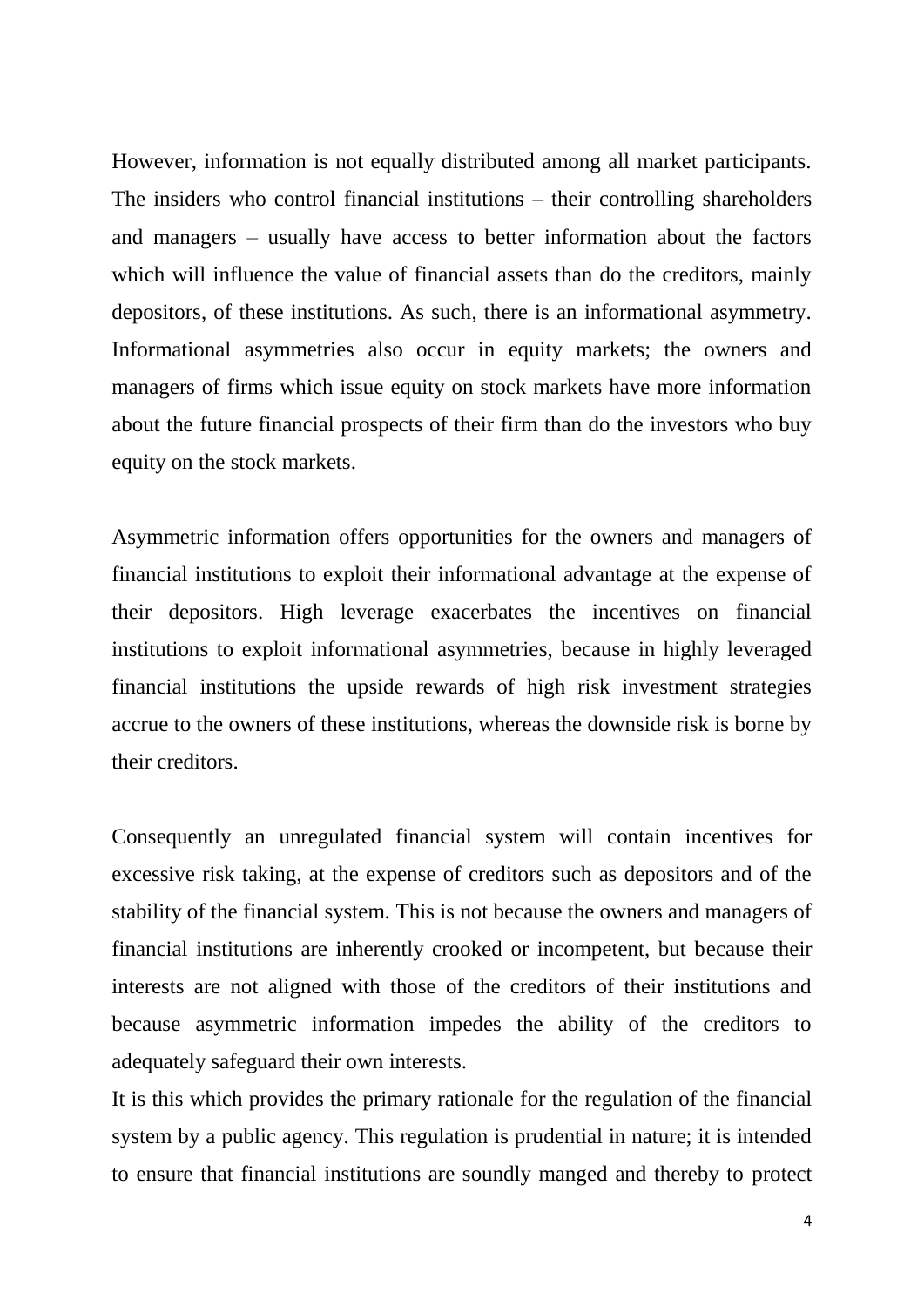their depositors, or other customers such as holders of insurance policies, and also to protect the overall stability of the financial system.

### **The regulatory framework in Uganda**

Uganda has four separate financial sector regulators which each regulate and supervise a specific set of financial institutions or financial markets. These four regulators are the Bank of Uganda, the Insurance Regulatory Authority, the Capital Markets Authority and the Retirement Benefits Regulatory Authority which regulate, respectively, deposit taking financial institutions, insurance companies, the capital markets and the pension sector.

We have separate regulators rather than one single multi-sector financial regulator mainly because there are qualitative differences between the four main types of financial markets in terms of the objectives of regulation and especially with regard to the supervisory methodologies and techniques employed by the regulators. Consequently, there would be little to be gained by combining the regulation of, for example, banks and financial markets, within one single regulatory agency. This is the case in most countries, where banking regulation and supervision is separate from that pertaining to non-bank financial institutions and markets.

Each regulator in Uganda conducts its supervisory and regulatory operations according to the requirements of a specific piece of legislation. Deposits taking financial institutions are regulated under the Financial Institutions Act, 2004 and the Micro Deposit Taking Institutions Act, 2003; insurance companies are regulated under the Insurance Act, 2017; Capital markets are regulated under the Capital Markets Authority Act and its subsequent amendments; the pensions industry under the Retirement Benefits Regulatory Authority Act, 2011.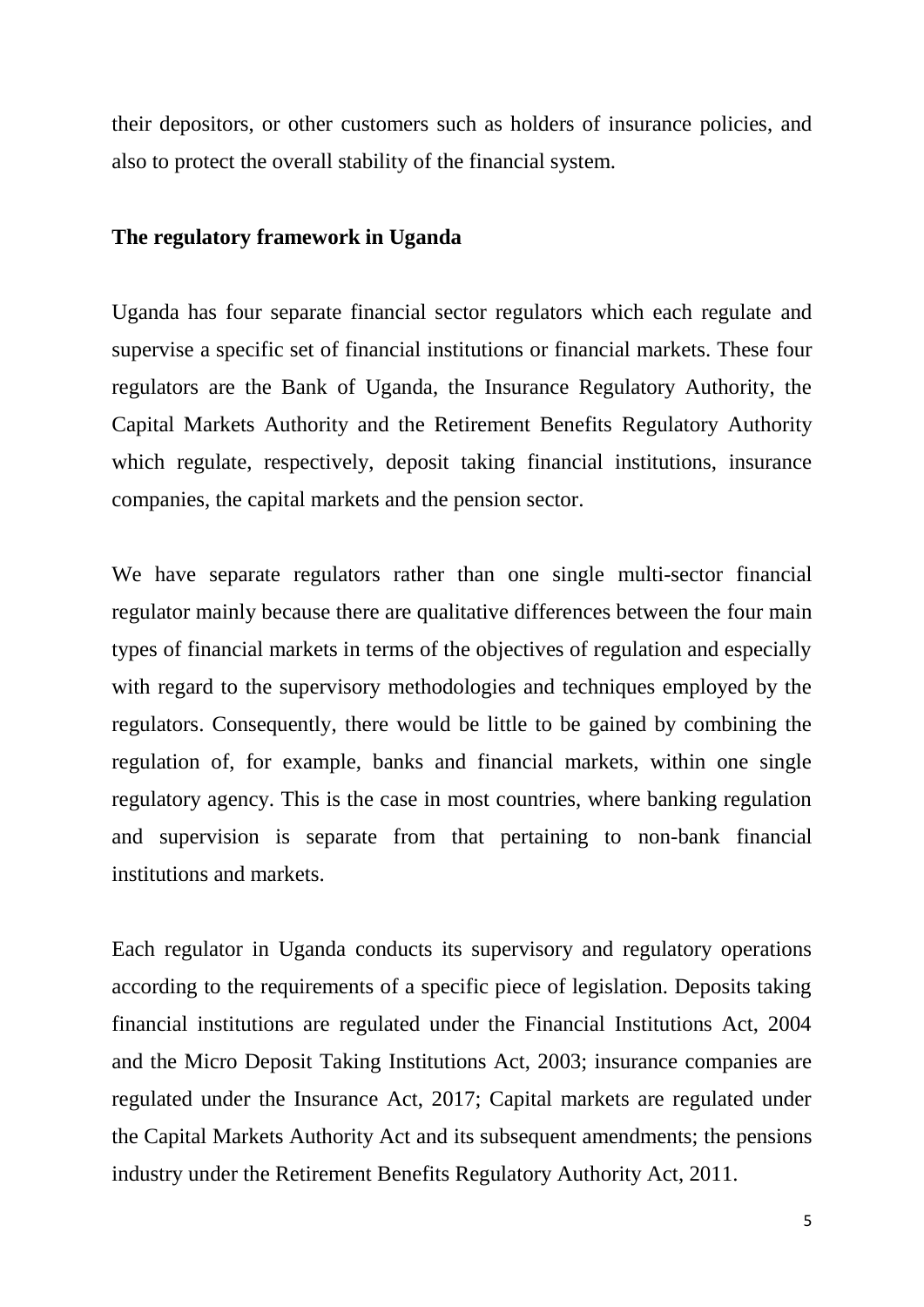Hence all of the four financial sector regulators conduct their operations within a legal framework which has been legislated for by Parliament, and which sets out their statutory responsibilities, objectives and powers.

The primary objectives of each regulator depend on the characteristics of the financial market that they regulate. For example, the majority of the liabilities of banks are customer deposits. Banks also dominate the financial sector and perform crucial functions in the economy, such as transacting payments. Consequently the primary objectives of the bank regulator, the Bank of Uganda, is to safeguard the interests of depositors, so that they do not lose their savings as a result of reckless bank management or fraud, and to protect the overall stability of the banking system; i.e. to prevent a banking crisis which would be extremely disruptive for the economy.

In contrast to the banking system, the main participants in capital markets are wholesale investors which are relatively sophisticated in terms of their financial acumen; these investors consist mainly of financial institutions such as pension funds. Moreover, the capital markets are not large enough in Uganda to pose any systemic dangers to the wider economy. Consequently, the regulatory priority of the Capital Markets Authority is market conduct, so that all investors are treated fairly by issuers of securities and brokers and that they have accurate information on which to base their investment decisions.

#### **Is the Financial Sector in Uganda Over-regulated?**

I will now turn to the question posed in the title of this address; is the financial sector over-regulated? How should we attempt to answer such a question? The approach that I will adopt is to acknowledge that bank regulation has costs as well as benefits for the economy, and that regulation is optimal, in the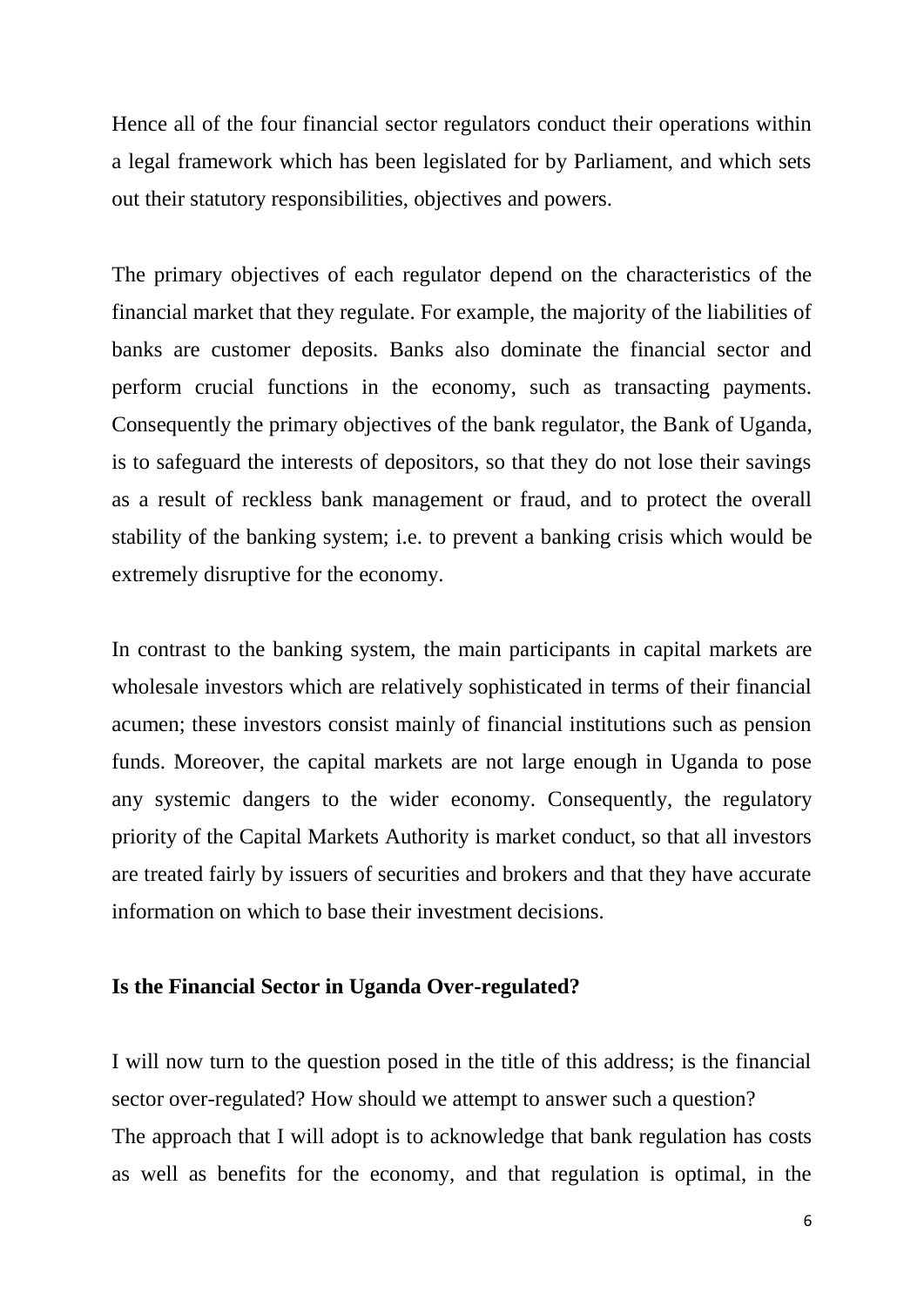economic sense of maximising welfare, when there is a balance between costs and benefits. The potential costs of regulation are that it might stifle growth and risk taking, especially lending to the private sector, whereas the benefits are soundly managed financial institutions which do not put their depositors funds at risk or jeopardise the overall stability of the financial system. I will concentrate on the regulation of the banking system for two reasons; first because it is more straightforward to identify indicators for the costs and benefits of regulation in banking than in other financial markets and second, because the banking industry is by far the most important component of the financial markets in Uganda, with commercial banks accounting for around 80 percent of the total assets of the financial system.

I will start by discussing the benefits of banking regulation. As I noted earlier, the primary objectives of banking regulation are to safeguard depositors' funds and to prevent a systemic financial crisis, so we should evaluate the benefits of regulation in terms of those objectives.

How does the bank regulator aim to safeguard depositors' funds? The BOU, in common with other bank regulators around the world, does not aim to prevent every single bank failure. In principle it would be possible to do this, by restricting banks to invest only in safe assets, but that would prevent banks from making one of their most important contributions to the economy, the extension of credit to the private sector. Extending credit is inherently risky, because not all borrowers will be able to repay their loans. Consequently, bank regulators accept that banks must incur some risk if they are to perform their proper functions, and that optimal bank regulation, therefore, cannot prevent all bank failures. Bank regulation aims to ensure that banks do not take excessive risks and also that they properly manage their risks, for example by adequate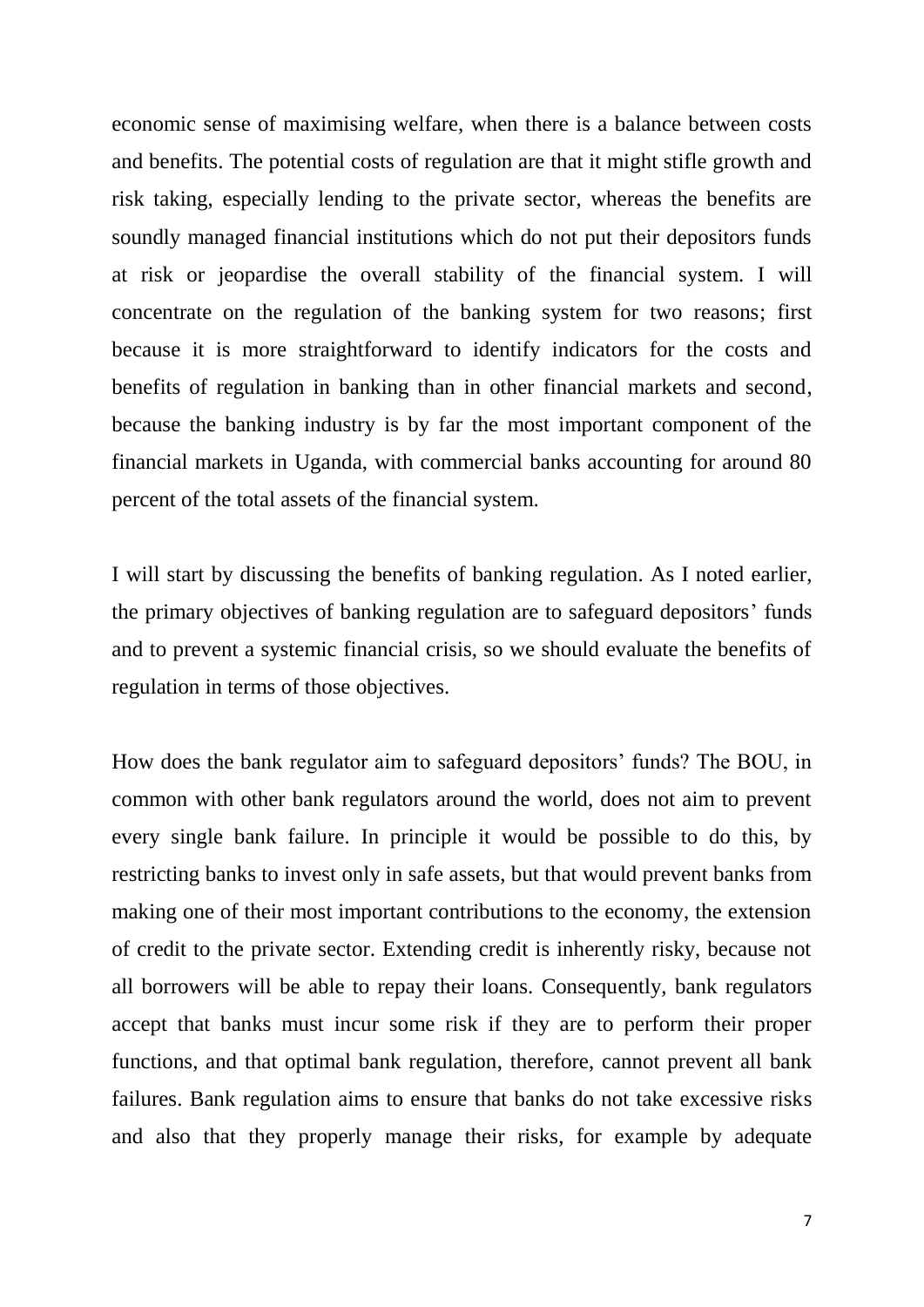diversification of their loan portfolio, so that bank failures are the exception rather than the norm.

One of the most important tools of bank regulation is the minimum capital adequacy requirement, which is based on the globally agreed approach set out in the Basel Capital Accords. Capital adequacy requirements stipulate that banks must hold a minimum amount of regulatory capital as a percent of their risk weighted assets. In Uganda, banks must hold total capital which is at least 12 percent of their risk weighted assets. The purpose of these capital adequacy requirements is to ensure that banks hold a buffer which can absorb losses and thus protect their deposits. If a bank suffers losses because of, for example, bad loans, these losses are first absorbed by the bank's capital. It is only if the losses exceed the bank's capital that the bank's depositors or other creditors will incur losses.

To safeguard depositors, the BOU is mandated under the Financial Institutions Act, 2004 to implement prompt corrective actions, which are triggered by a failure of a bank to comply with the capital adequacy regulations or by other indicators of financial distress. These prompt corrective actions are designed either to restore the bank to a sound financial condition, for example through recapitalisation by its owners, or if that is not possible, to trigger intervention by the BOU to resolve the failing bank in some way, for example by closure or by selling it to another bank, before significant losses to its deposits can occur.

What is the record of Uganda with respect to bank failures and losses of deposits? The current legal framework for bank regulation was put in place in 2004 when Parliament enacted the Financial Institutions Act, legislation which strengthened bank regulation following the bank failures that had occurred in the 1990s. Since the enactment of the Financial Institutions Act, 2004, there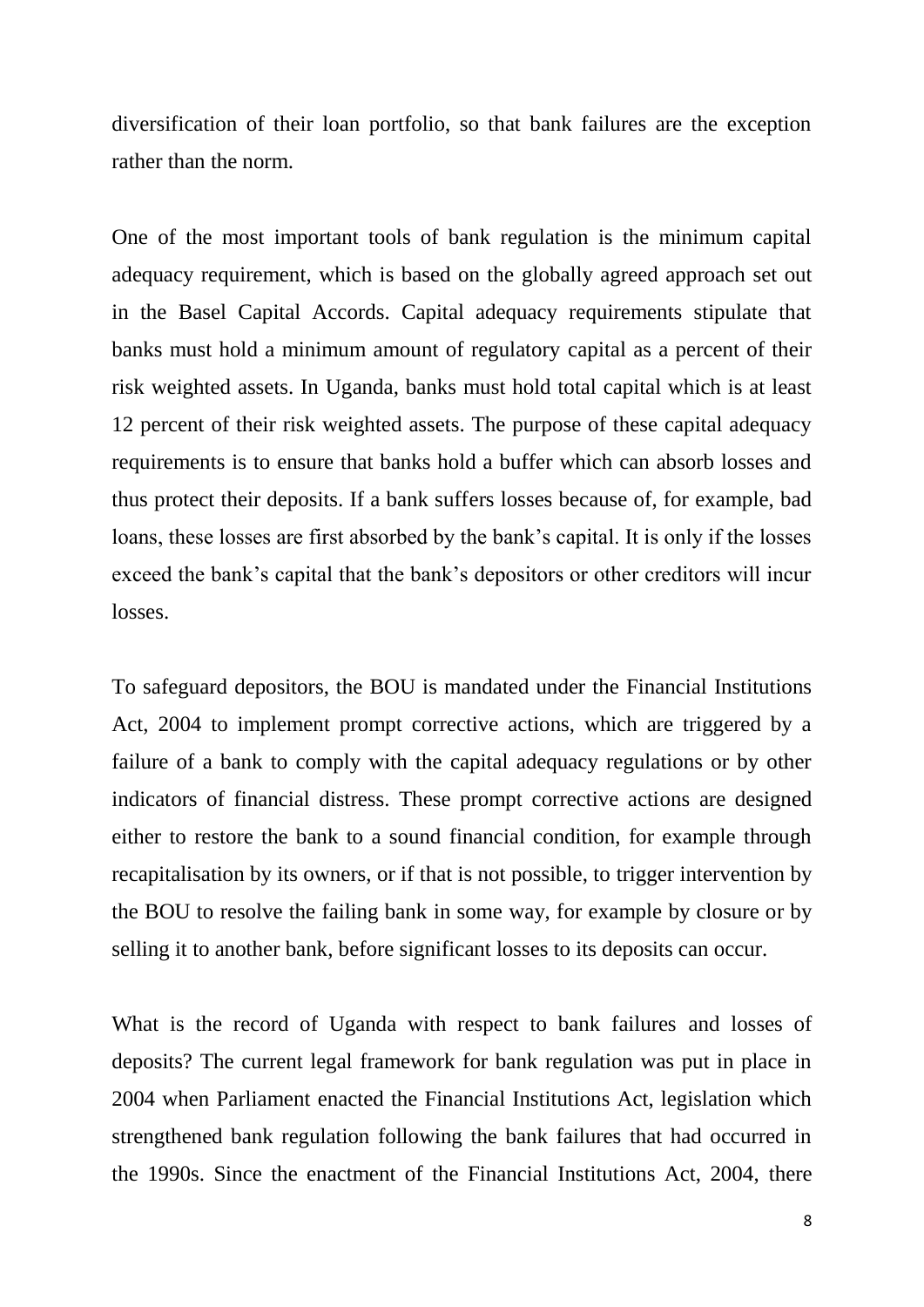have been three bank failures in Uganda: two very small banks in 2012 and 2014 and one larger one in 2016. The combined deposit market share of the three banks, at the time that each one was closed, was about seven percent. Because the BOU intervened in these banks in a prompt manner, in line with the mandatory prompt corrective actions stipulated in the Financial Institutions Act, depositors did not lose any of their money. In all three cases, the BOU was able to transfer the failed banks' deposits in full to other banks through Purchase of Assets and Assumption of Liabilities transactions, using the powers conferred on the BOU by the FIA. Had the BOU delayed its interventions in these failed banks, the losses which they incurred would have grown much larger and as a consequence it would have been much more difficult to ensure that depositors' funds were repaid in full.

Consequently, in terms of the objective of safeguarding depositors' funds, I think that it is fair to argue that bank regulation has been successful, in that bank failures have been few in number and that, when banks have failed; prompt regulatory intervention has protected their deposits from losses. In addition, given that the banks which failed collectively comprised less than 5 percent of the banking system's deposits, Uganda has not come close to suffering a systemic banking crisis. Hence the second strategic objective of the BOU's bank regulation, that of preventing a systemic financial crisis, has also been achieved.

Let me now turn to the potential costs of bank regulation. As I noted earlier, the more stringent are bank regulations, the more difficult it will be for banks to incur risks (i.e. by investing in risky assets) and this in turn will impede the growth of bank lending and stifle the overall dynamism of the banking system. Does the performance of the banking system since the enactment of the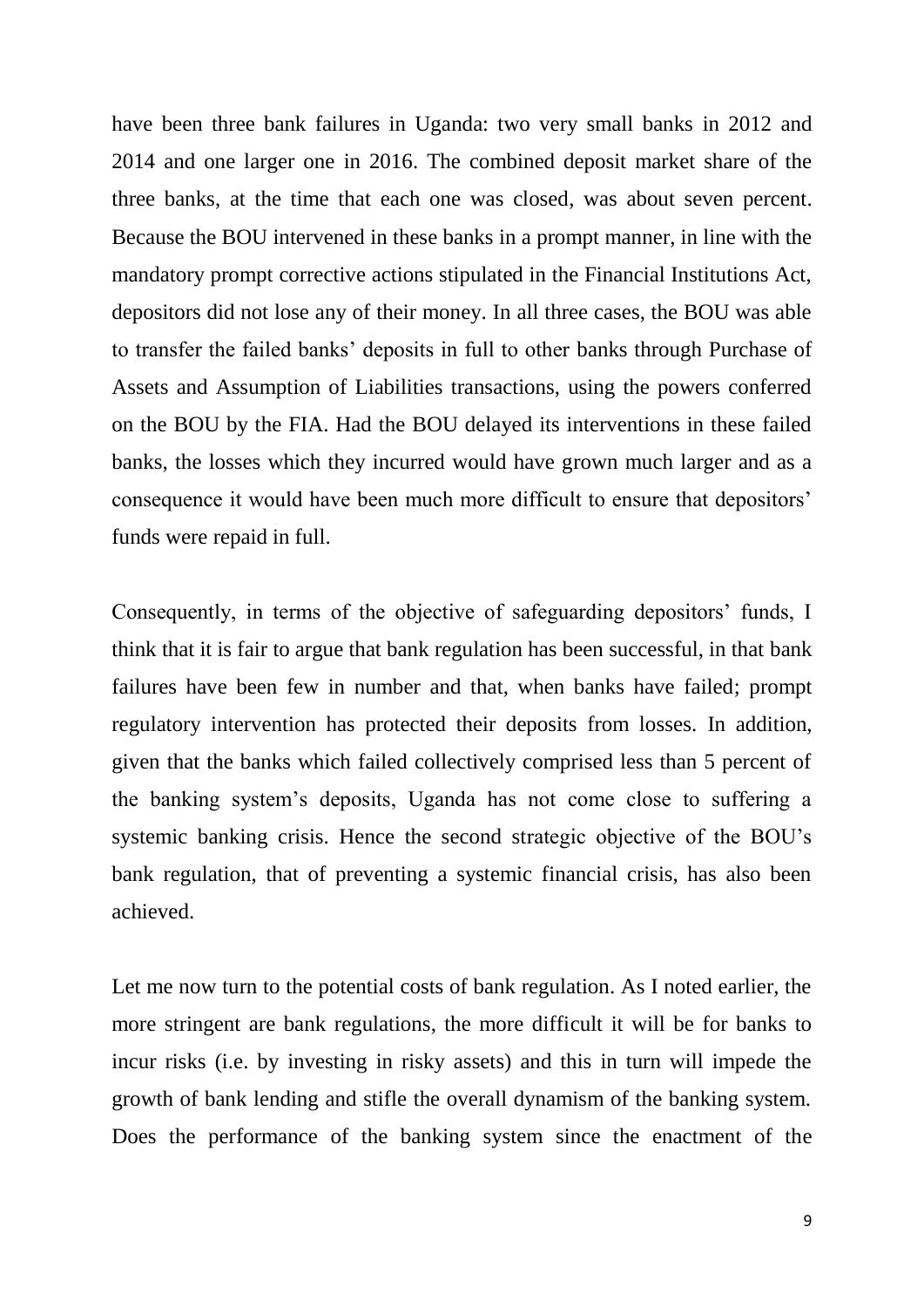Financial Institutions Act, 2004 offer any evidence that bank lending has been stifled by over regulation?

In September 2004, the total loans of the banking system amounted to 37 percent of its deposits. At that time the Ugandan banking system was still a relatively low intermediation banking system. Since 2004, however, rates of intermediation have risen markedly. In September 2017, the loan to deposit ratio was 64 percent. This ratio had been as high as 78 percent in 2011, during the credit boom of that year. Most of the increase in the banking system's rate of intermediation took place in the five years immediately following the enactment of the FIA, 2004, which does not suggest that the more stringent prudential regulations embodied in the FIA have impeded bank lending to the private sector.

Another approach to assessing whether regulation has impeded bank lending to the private sector is to ask whether specific regulatory provisions have been a binding constraint on lending. As a mentioned earlier, banks are required to hold a minimum amount of capital as a percent of their risk weighted assets. Loans are the main component of risk weighted assets, with a risk weighting of 100 percent. If a bank is only just able to comply with the minimum regulatory capital adequacy ratio, it cannot increase its holdings of risk weighted assets, for example, by expanding its loan portfolio, unless it also mobilises more capital. In such circumstances, the capital adequacy ratio will be a binding constraint on the growth of bank lending. Has this been the case in Uganda?

In the period since the enactment of the FIA, 2004, the statutory minimum requirement for banks' total capital has been 12 percent of their risk weighted assets. Over that period, the banking systems' actual levels of total capital averaged 18.8 percent of its risk weighted assets and it was never lower than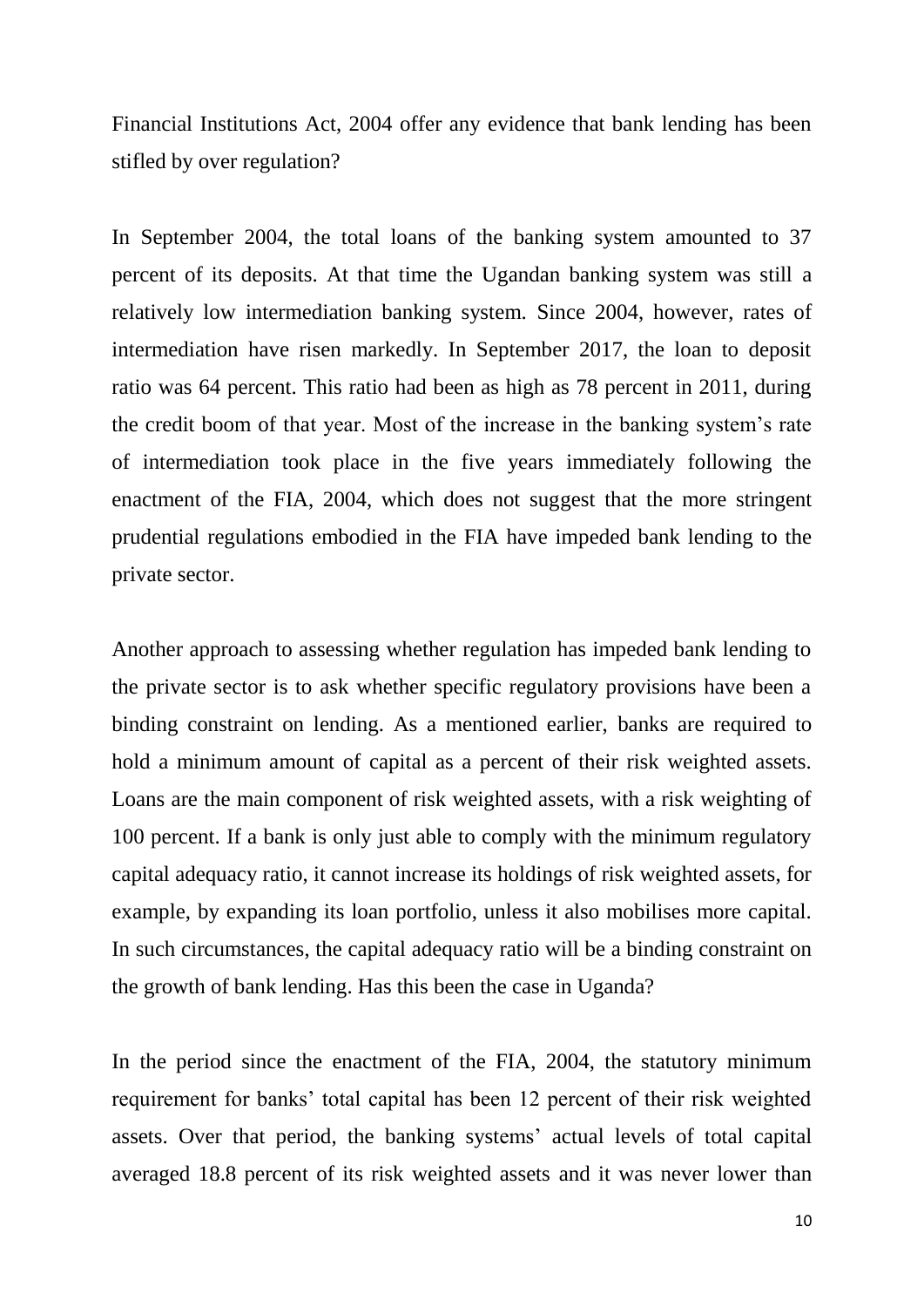16.4 percent at any point during this period. Hence at the level of the banking system, which is what is relevant for lending to the overall economy, the capital adequacy requirement has not been a binding constraint to bank lending.

Of course, at the level of some individual banks, the statutory capital adequacy requirement has been a binding constraint on lending and other forms of risk taking in circumstances where banks have been suffering from financial distress. This is the purpose of the capital adequacy ratio; when banks are suffering financial distress, their risk taking must be curtailed to protect their deposits. As I discussed earlier, bank capital provided a buffer which helped to protect deposits in the three cases of bank failure which have occurred in recent years. Hence I would argue that our capital adequacy requirements have not curtailed bank lending at the aggregate level but have made an essential contribution to safeguarding depositors' funds in the few instances when banks have incurred financial distress.

# **Conclusion**

Financial regulation in Uganda is based on well-established global principles, such as the Basel Core Principles for Effective Banking Regulation, and which have been incorporated into the legislation which governs regulation in the four main segments of the financial system; banks and other deposit taking institutions, insurance companies, pension funds and the capital markets.

There are sound economic reasons for subjecting the financial sector to greater regulation than other sectors of the economy, but I would argue that there is no compelling evidence to suggest that the banking sector is overregulated in Uganda.